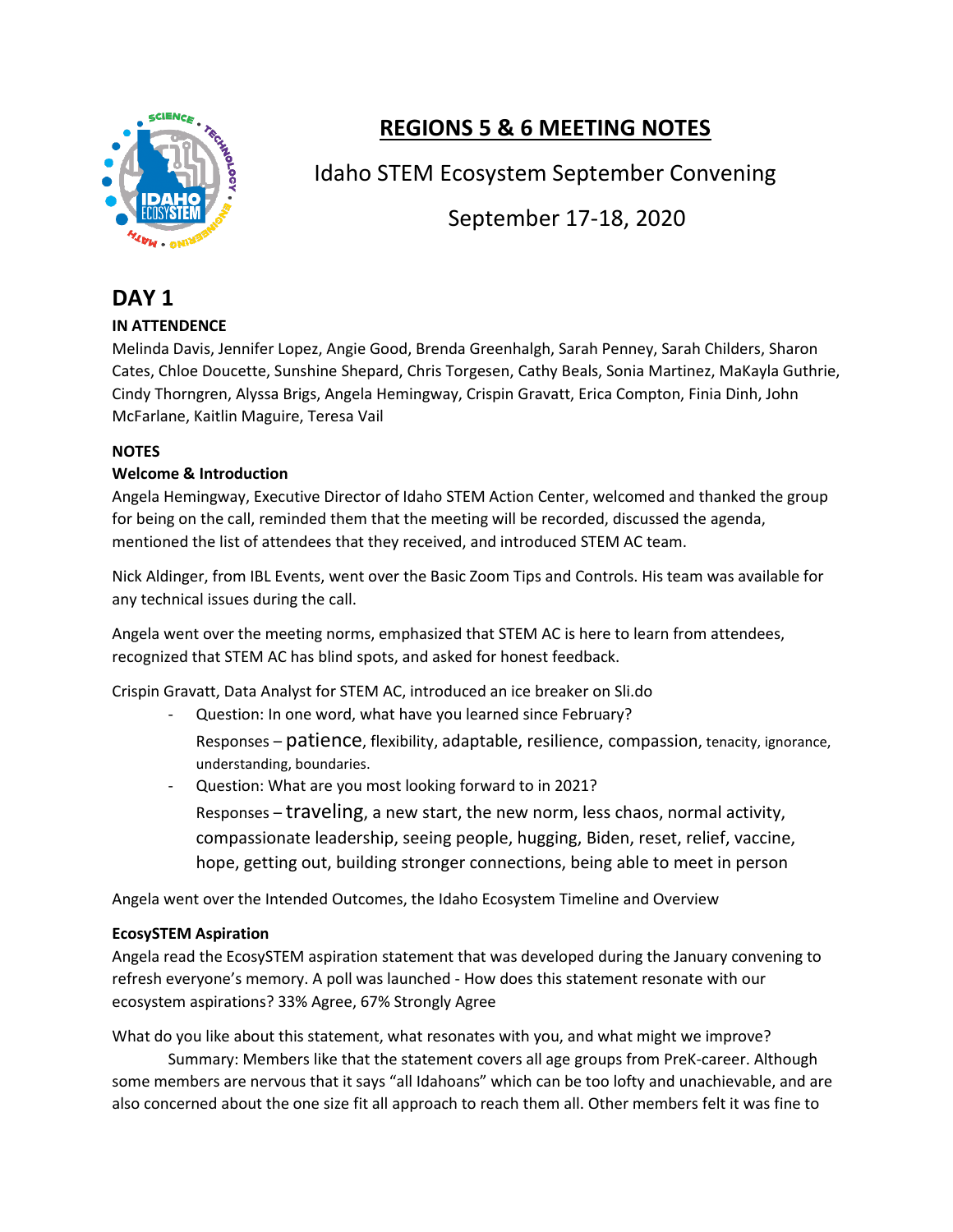think big for an aspirational statement. There was a suggestion to work through if we want the statement to be broad or focused on a specific audience or purpose. There was discussion to remove the word "education" to be inclusive of STEM outside education and include all STEM experiences and be more inclusive of businesses; however, some members felt it was inclusive and should be left in. There was a suggestion to provide clarity on the definition of STEM so that it is used in a broad sense that is inclusive.

Second poll: what do you hope the ecosystem can do for you, your organization, and/or your region?

- Funding 50%
- Networking 80%
- Connections between In- and Out-of-School education opportunities 70%
- PK12 education and higher ed/career opportunities 50%
- Policy and Governance 50%
- Other 10%

Why did you make the decisions you did, what was going through your mind?

Summary: many valued networking because it has helped them boost their own programs which has been especially important during the pandemic. The opportunity to collaborate with people around the state has been powerful, valuable and allows them to think big. It is great to normalize speaking collaboratively.

# **Statewide Survey Data**

Crispin introduced and presented the statewide survey data. Thoughts and comments were added to th[e Eastern Idaho Sept. 17 Padlet](https://padlet.com/crispingravatt/dabj9a5s3cseguo3)

This data is a snapshot in time, and STEM AC is still gathering responses. This survey will be supplemented with focus groups and interviews in the near future. This data is based on 110 respondents.

Who gave input? Lots of organizations located in region 3, but service areas are much more spread out (incl. statewide). We have a good spread of the kinds of orgs that gave input, and most serve the Pre-K – 12 populations.

Nearly 1/3 of the STEM 'power players' in communities across Idaho are industry. Other major players are higher education and out-of-school organizations. STEM AC was commonly named, which reinforces our role as the ecosystem backbone org.

Respondents shared confidence that the communities they serve know what STEM means, are interested in it, and value the skills and careers they bring. Many barriers still exist to STEM success across Idaho, including infrastructure, technology, funding, human power, and leadership.

Reminder: The survey will remain open, please share far and wide with your network. This survey is meant for anyone to take so that we get a full picture of the STEM landscape in our state The data will be available on the [EcosySTEM website](https://stem.idaho.gov/idaho-stem-ecosystem/) through the PowerPoint presentation.

# Initial Thoughts?

Summary: We seem to do a good job about awareness (people know what STEM is and are excited about it), but there are barriers to infrastructure, tech, funding, human power, leadership. There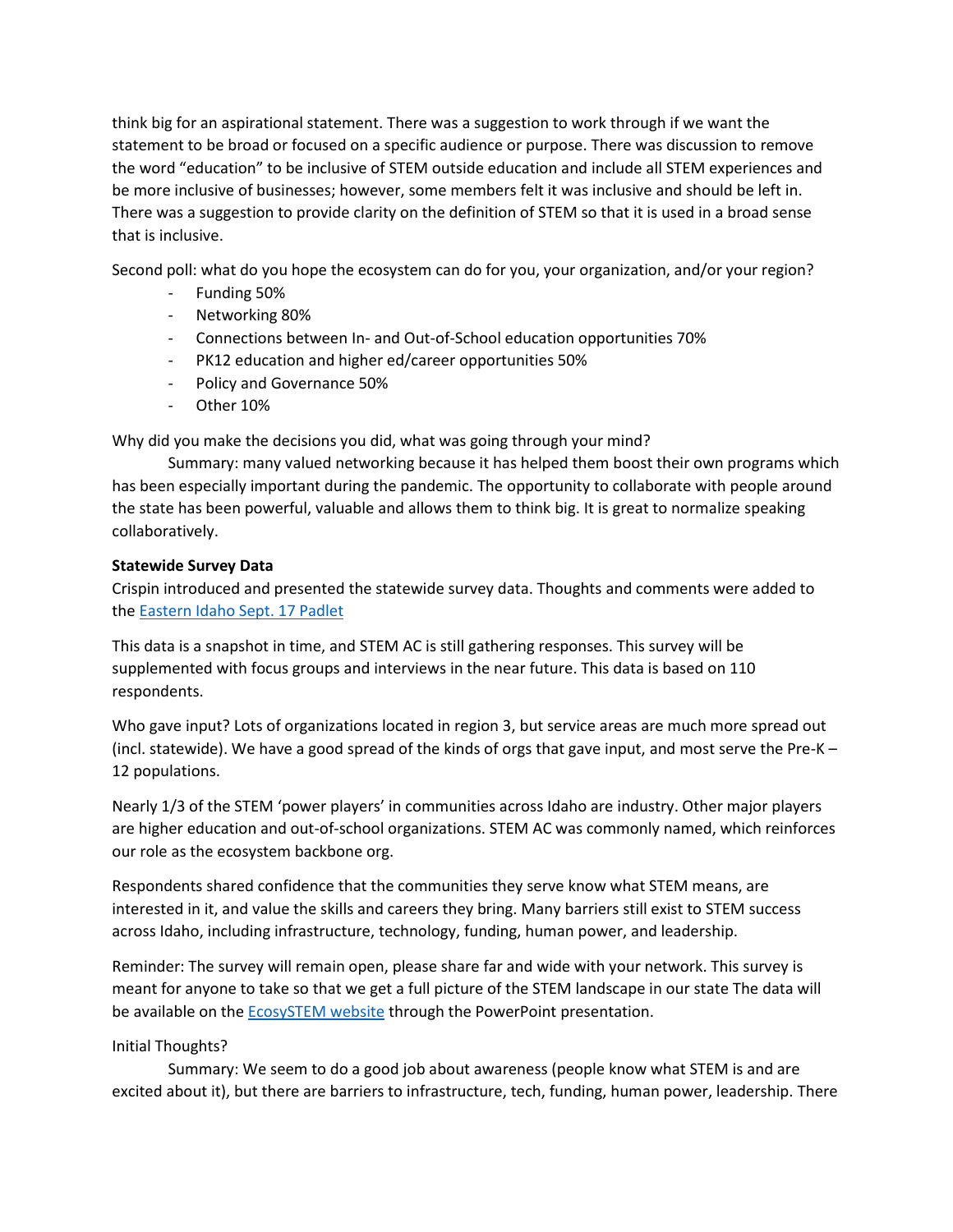was a question on whether there were similar trends in the regional data and Crispin responded that yes, the statewide data is consistent with regional data with some nuances and variations. It was emphasized that more input is needed to get at robust outcomes from the regional data.

Erica introduced the **Think Make Create (TMC)** project as an EcosySTEM initiative. This project will be providing STEM trailers to communities throughout the state to do hands-on making and STEM learning. The first trailer is being constructed at the Gizmo Makespace at North Idaho College in Coeur d'Alene. The project is being led by the Idaho Out-of-School Network and 4H. Claire Sponseller from 4H and U of I, made the [video](https://www.youtube.com/watch?v=OGItg1fnpEc&feature=youtu.be). During the 5 minute break, a video of the project was shown.

After the break there was a giveaway. Winner of the giveaway received a 3D printed picture.

#### **Discussion and Feedback on Survey Findings**

#### Initial Thoughts:

Summary: There was significant discussion on the definition of STEM and how others think of STEM. Most people think of STEM careers as more traditional STEM careers rather than thinking more broadly. Many STEM career pathways are crossing now and people don't often think of the wide application of STEM skills. One participant found it noteworthy that the interest numbers were higher than the infrastructure categories. Funding being the lowest percentage may indicate that people think they need fancy resources to do STEM, however, there is so much STEM in everyday life in Idaho. There is a disconnect in seeing STEM opportunities and resources. This ties into the STEM definition discussion and suggests there is an education piece needed on what is STEM. Also, how do we empower people to do STEM with what they have? It might help to have communities approach this by looking through the resource lens rather than a deficit lens. And it was mentioned that we have a lot of STEM resources available now due to the pandemic and they can use what they have already.

How much does the pre-baked definition of STEM play a role into the responses for the infrastructure/resources questions in the survey?:

Summary: One participant explained he/she had a limited lens/scope when they themselves took the survey. They also explained how their network partners did not see how their input to the survey was valuable. There was discussion on how STEM AC can communicate better and advertise that STEM is inclusive and broad (including CTE, etc.), and highlight cheaper STEM approaches. Discussed the "This is STEM" video that may help with this communication. One participant noted that responses may have been influenced one way or another given current global and national issues going on.

#### What was missed in the survey questions?

Summary: There was a suggestion to add the question "What does STEM mean to you?" and a suggestion to rework the aspirational statement to define STEM. This discussion highlights the need for common terminology of what STEM is and a need for common vocabulary definitions in general when we promote STEM. There was a suggestion to create PPT type presentation that defines STEM and resources that we could share with other interested parties, school administrators, etc. There was the suggestion to have an exercise during the Oct.  $30<sup>th</sup>$  meeting to broaden our own definitions of STEM.

There was also discussion of Sammy Matsaw's work on indigenous knowledge of our environment and how this knowledge and way of thinking is not included in current work/efforts. How do we introduce this into our education systems because it will be beneficial to everyone, not just indigenous and underrepresented populations? Without it, we are missing out on scientific ways of thinking because they are not part of the way we teach. The following STEM teaching tools were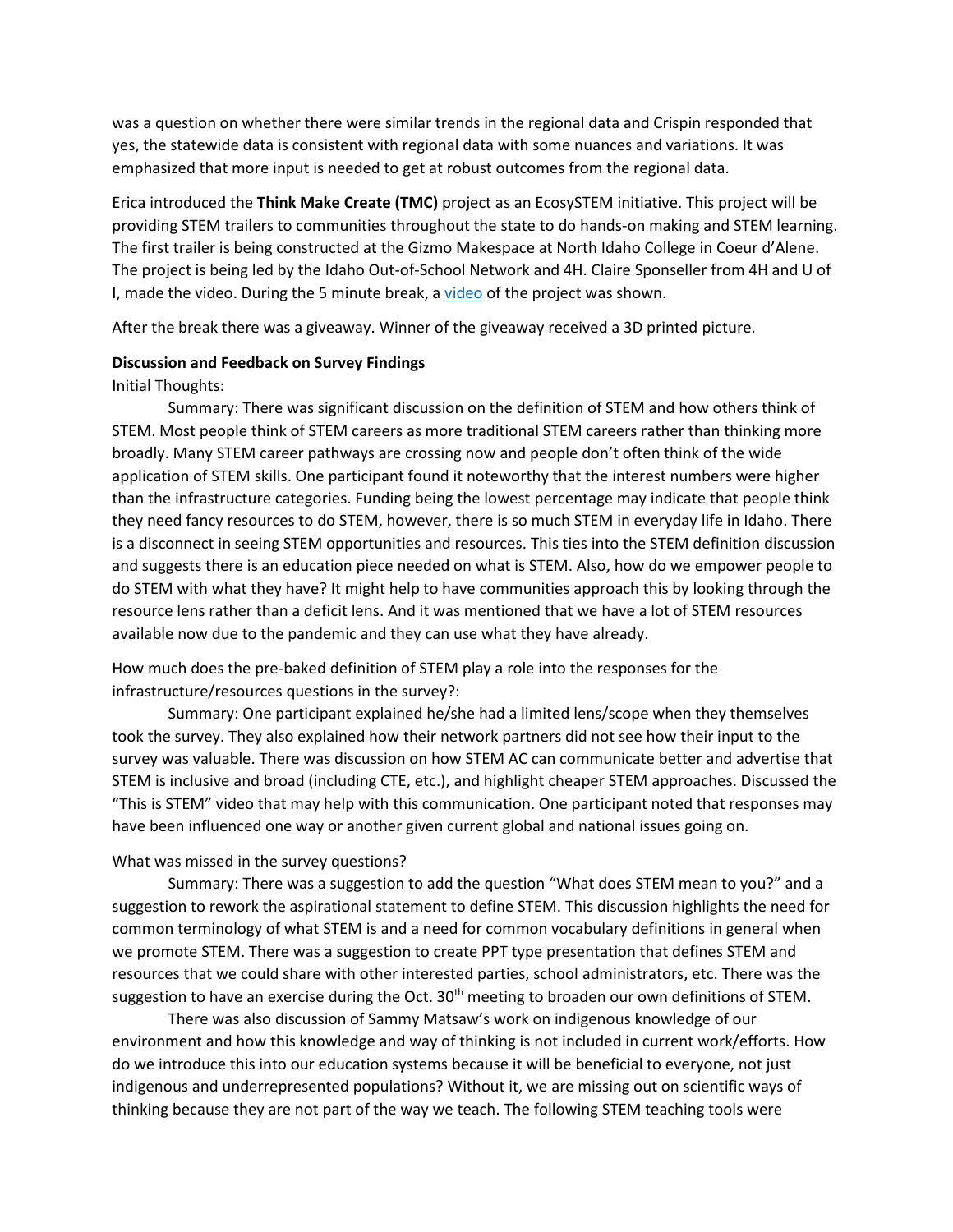provided that have several resources specifically build around indigenous ways of knowing and teaching: [Resource 1,](http://stemteachingtools.org/brief/11) [Resource 2.](http://stemteachingtools.org/brief/10)

# **Working Groups**

Angela provided updates on each working group. Crispin provided update on the Asset Mapping working group which has taken a break because the asset and needs survey is underway and because TIES, the national ecosystem organization, is working on developing an asset mapping software that we can use. If you want to join or change working groups, please reach out to us. Overall, the group likes the working groups.

# **Communication and Communication Strategy Discussion**

- How often do you want to hear from the ecosystem  $$ 
	- o Monthly was best for most participant. Overall, the group thinks the newsletter and monthly working groups meetings are good.
- What would make communication between partners and with us best for you  $-$ 
	- $\circ$  All felt that a monthly newsletter would be better than every other month. There was a suggestion for quick email announcements of pertinent data or accomplishments with link to shared Google Doc folder where we can go and get more details or see slides. Keeping the Padlet open and accessible could be a helpful way to communicate. There was a suggestion to have a common place to put resources/items for parents and teachers. INL may be developing something like this. Others chimed in that email and zoom meetings work best for them, and there was a suggestion to have meetings plan a year out and have them be more focused.

Crispin recapped the meeting and discussed what will happen during tomorrow's meeting.

# **DAY 2**

# **IN ATTENDENCE**

Jennifer Lopez, Melinda Davis, Sarah Childers, Brenda Greenhalgh, Angie Good, Sarah Penney, Chris Guthrie, Sharon Cates, Chris Torgesen, Sunshine Shepherd, Chloe Doucette, Sonia Martinez, Tony Harrison, Cindy Thorngren, Alyssa Briggs, Angela Hemingway, Crispin Gravatt, Erica Compton, Finia Dinh, John McFarlane, Kaitlin Maguire, Teresa Vail

# **NOTES**

The meeting started with the ["This is STEM" video](https://youtu.be/1MM_oToOVEI).

# **Welcome**

Angela welcomed the group. The "This is STEM video" is available on STEM AC website and can be shared publicly so please share.

# **Ecosystem Commitments**

Crispin introduced the Ecosystem Commitments concept. Commitments are powerful in showing our collective work and can help support funding efforts and bringing on partners. Each year STEM AC makes commitments to national organizations/movements (e.g. CSforAll, MakeforAll). Commitments are measurable, large or small, may not require funding or time, and do not need to be new. Commitments help us leverage each other's work, find funding, and bring on new partners.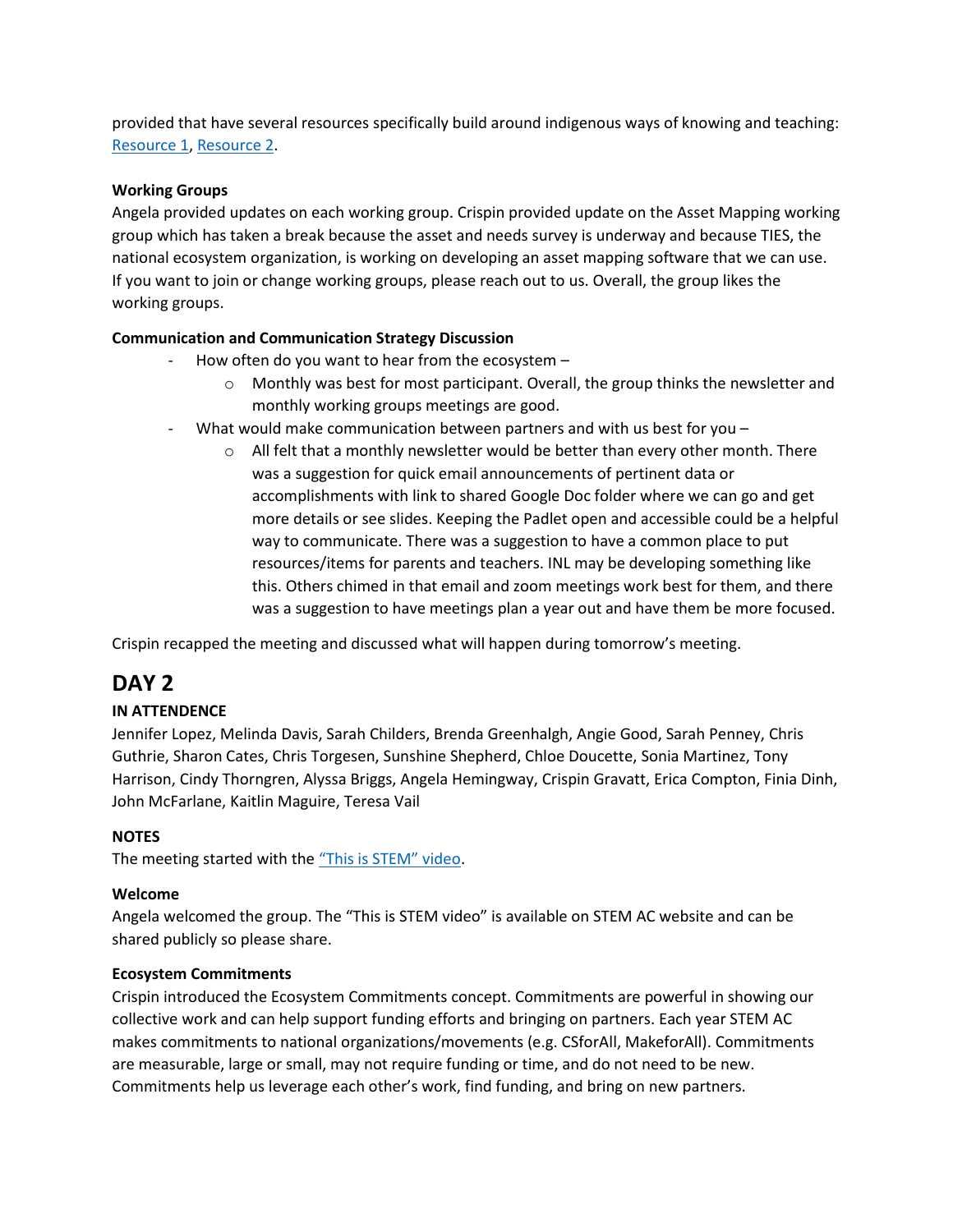STEM AC identified four commitment categories based on the EcosySTEM's aspiration – education, partnerships, equity, and ecosystem infrastructure. These commitments should support the Ecosystem's aspirational statements. Commitments may fall into one or more of these categories – there is overlap between categories. Commitments can be small with individual commitments (e.g. educator) to large lofty commitments for larger organizations. STEM AC envisions a broad range of commitments that will be posted on the EcosySTEM website.

Angela went into details on the four categories of commitments and examples of each (see slides).

Angela introduced STEM AC's draft ecosystem commitment: Idaho STEM AC commits to serving as the backbone organization of the Idaho STEM Ecosystem and through this work will bring together partners from across the state to work towards an equitable STEM education plan for PreK-20.

This is just an introduction to the commitment concept and there will be more discussion about it at the Oct. 30<sup>th</sup> meeting. STEM AC is not asking for commitments now, just want participants to start thinking about it.

Participants can put their thoughts in the [Sept. 18th Padlet.](https://padlet.com/crispingravatt/hwizdgp25jmlgjvs)

Initial thoughts and questions about the commitments:

Summary: STEM AC will ask for these commitments sometime in the spring and then they will be on the ecosystem website to show how broad and diverse the ecosystem work is from individual educators to large lofty goals of large organizations.

It was discussed that it is not good to depend on any one organization/agency to be the equity/diversity entity. Inclusion and access needs to be part of overall effort and not any one group's responsibility.

The Padlet will remain open for members to discuss their commitments.

What are some of your initial ideas that you may be interested in exploring for you or your organizations:

Summary: All members agreed that they would like to meet regularly with one another in their region and work collaboratively. This will help with sharing information about opportunities and limit duplicating efforts. STEM AC can support this through arranging regular meetings. College of Eastern Idaho may be able to host these meetings.

# **Survey Data – Regions 5 and 6**

*How was community defined:* 

- Rural, low population, remote
- Almost everyone mentioned agricultural
- Hispanic/indigenous populations
- Socioeconomic divides create/reinforce educational divides within STEM education

# *What are the existing assets/needs:*

- Available
	- o Industry support through support and volunteer expertise (e.g. INL, ON Semiconductor)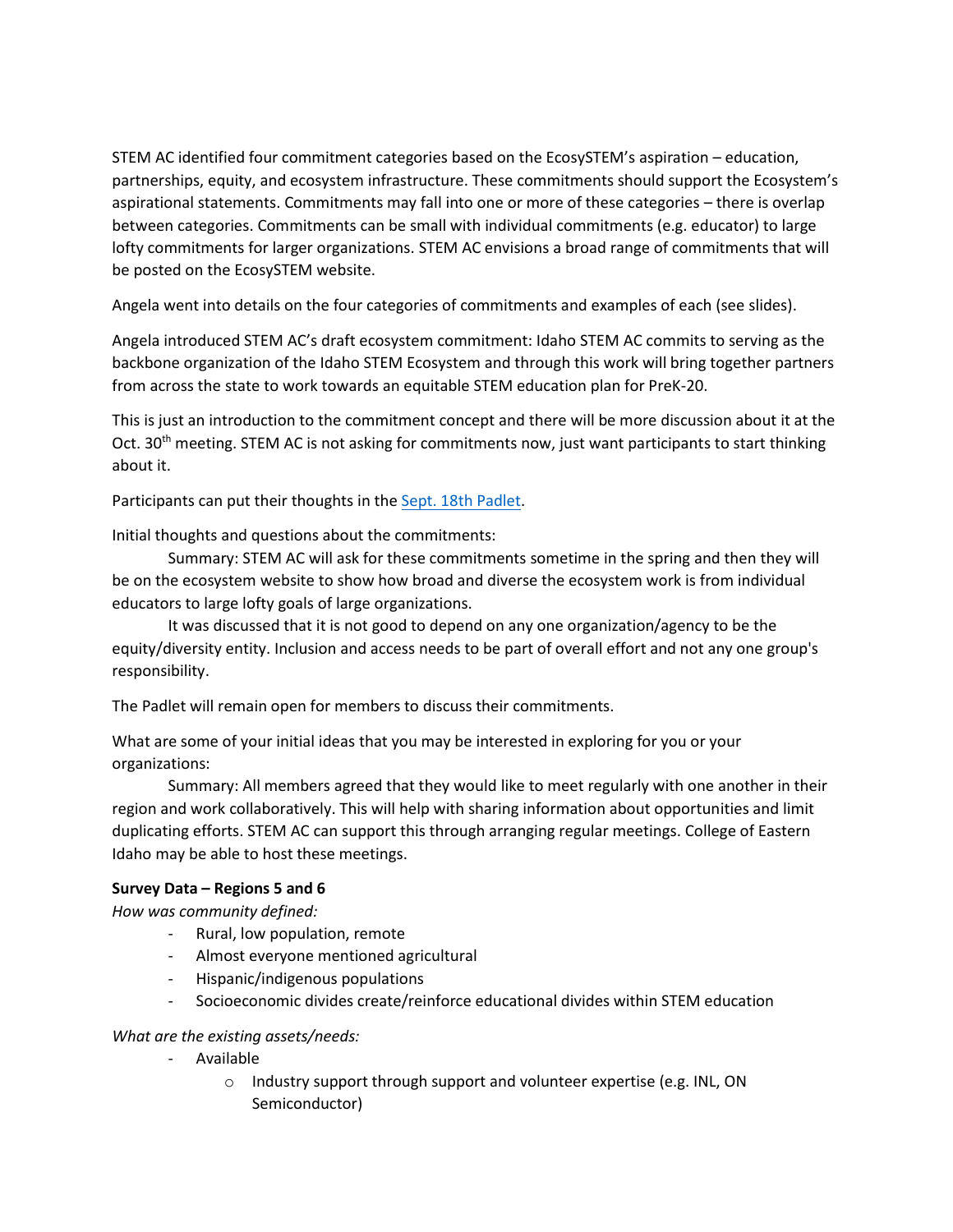- o Higher education students and professional volunteers involved in STEM
- o Clubs/extracurriculars define the STEM education landscape
- **Missing** 
	- o Consistent leadership model across the region
	- $\circ$  Additional human power because of out-of-school activity time is a key component in the region. This help is needed for the success of programs and therefore the success of STEM in the region. Not just volunteers – includes lack of staff positions and funding for these positions.
	- $\circ$  Connection and communication strategies connectors across economic and geographic divides.
	- o Funding

# Initial Thoughts on this Information:

Summary: Organizations may not recognize how much time it takes for their paid positions to develop a strong and robust STEM program. Transportation is not in the data but is an issue for rural and lower SES communities – it can be a defining characteristic of a community. Geography is a huge barrier, however, COVID has given us a great opportunity to identify ways to provide STEM activities in a virtual way. Getting together as a regional group will provide opportunity to make a real difference and develop a leadership model.

# *How do partnerships occur in Eastern Idaho?*

- Focus on events and extracurriculars
- Funding to support these events and extracurriculars
- Strong volunteer base from higher ed and businesses
- Some organizations have partnerships, or they do not. There is a group of organizations that have barriers to partnerships and resources.

# *List of achievements (most common):*

- Highly successful events with eager participation
- Establishment of new competition teams (e.g. FIRST Robotics Competition)
- ISU's investment in STEM funding, human power, hosting, getting the word out about STEM and opportunities, etc.

# *Measure of Success (most common):*

- Headcount/enrollment because focused on events and activities
- Surveys to see what kinds of impact these events/activities have
- Certification/go-on rate/other standardized metrics go-on rate had many examples

# *Regulatory/Policy Needs (most common):*

- Organization:
	- $\circ$  Guidance from policymakers how do we implement the science standards, how do we meet policy
	- $\circ$  Unknown often on the ground practitioners don't operate on the level of policy so they don't know.
- Community:
	- $\circ$  Would like more guidance from industry what are their future workforce needs to ensure they can prepare their students.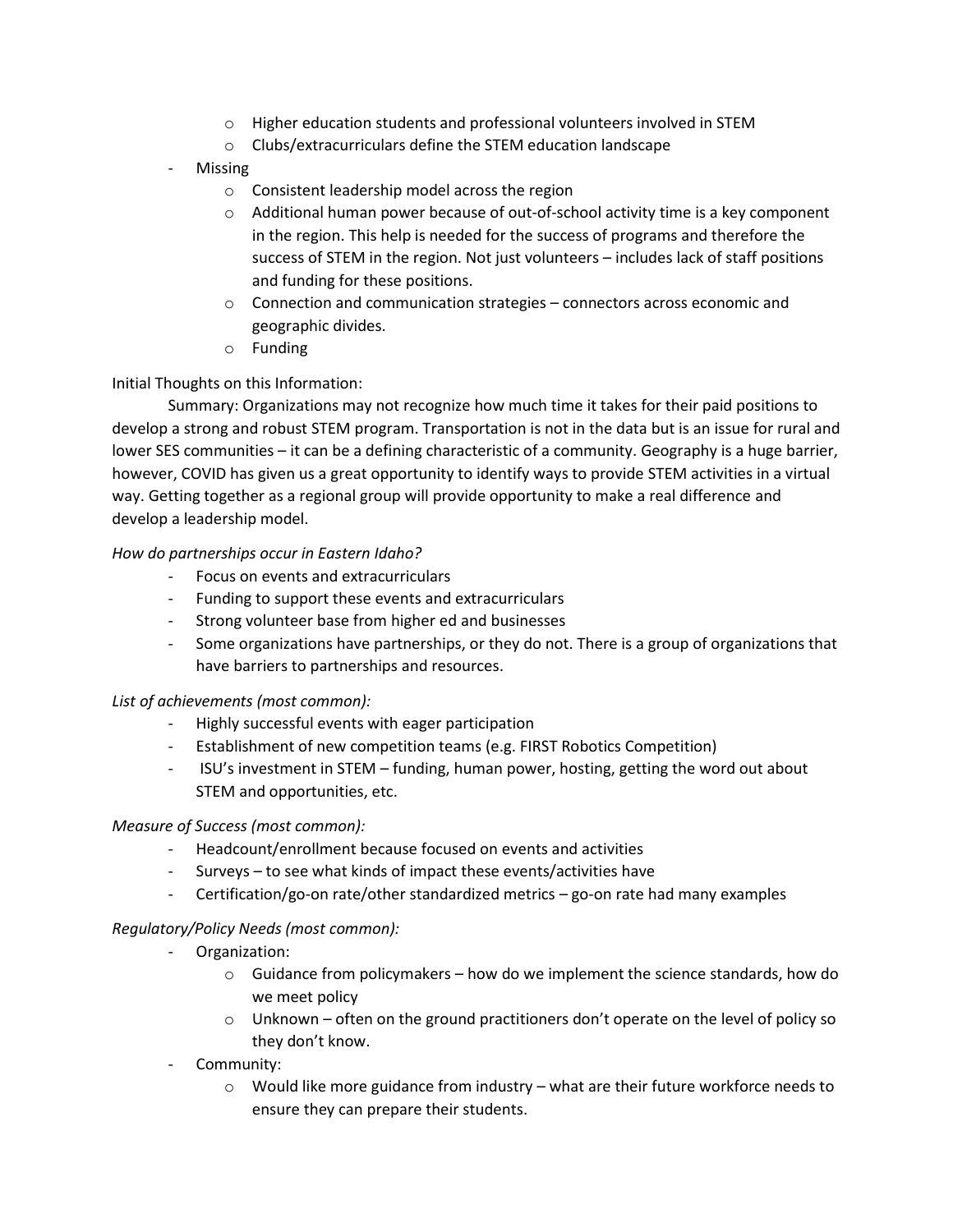$\circ$  Internet access can be spotty which can limit access to resources in the region

*What are barriers to your success:*

- Barriers to participation (e.g. transportation (distance, rural), language (diversity), registration fees (socioeconomic), etc.)
- Cultural attitudes toward STEM some communities have high retiree population so can't get funding passed because of limited buy in. The population doesn't know what STEM is, what does STEM education look like and what does STEM mean for their community.
- Geography vast disconnection, transportation to access resources.

*How does your org approach equity and what is needed to support equity?*

- Approach Taken:
	- o Free/reduced cost programming
	- o Partnerships with industry and higher education
	- o Population is largely underrepresented so many organization practice equity in order to serve their community
- Supports Needed:
	- $\circ$  Cultural shifts need to happen in organizations outside the communities that are already bought into equity.
	- o Guidelines on best practice and policy with underrepresented communities.

Initial thoughts on this data:

Summary: STEM AC/Ecosystem can help with the supports needed such as providing equity training. Participants would like to hear how other organizations have tried to increase access and reach underserved communities during COVID (e.g. mailing STEM kits). There was discussion on asking organizations to contribute to the next newsletter on ways they are doing outreach during the pandemic. There was discussion about the i-STEM libraries as a good resource during COVID. i-STEM libraries are at six locations and they have been underutilized and underfunded, however, STEM AC recently received funding to increase the resources, make the catalogs accessible online, and improve them with curricula and instructional videos. There was also discussion on how native students and parents may have a technology barrier that can take up time when accessing resources/learning opportunities. Internet is extremely expensive in some rural communities. In terms of equity, everything needs to be accessible in English and Spanish. There was a suggestion to translate the This is STEM video and provide closed captioning.

# 5-minute break with "This is STEM" video, followed by a giveaway

# **Regional Discussions Based on Survey Data and Needs**

- What are you doing?
	- $\circ$  SDE has new science coaches that will help with science education/literacy and help with science standards. Looking to have a coach in eastern Idaho – job information at <https://www.sde.idaho.gov/contracting-opportunities/>. The coaches have developed a resource website with monthly webinars

([https://sites.google.com/view/idsciencecoach/\)](https://sites.google.com/view/idsciencecoach/). Idaho Science Grant is available for 2021 – funding to help STEM programming in out-of-school organizations – link to more information <https://www.sde.idaho.gov/academic/science/>. Science coaches can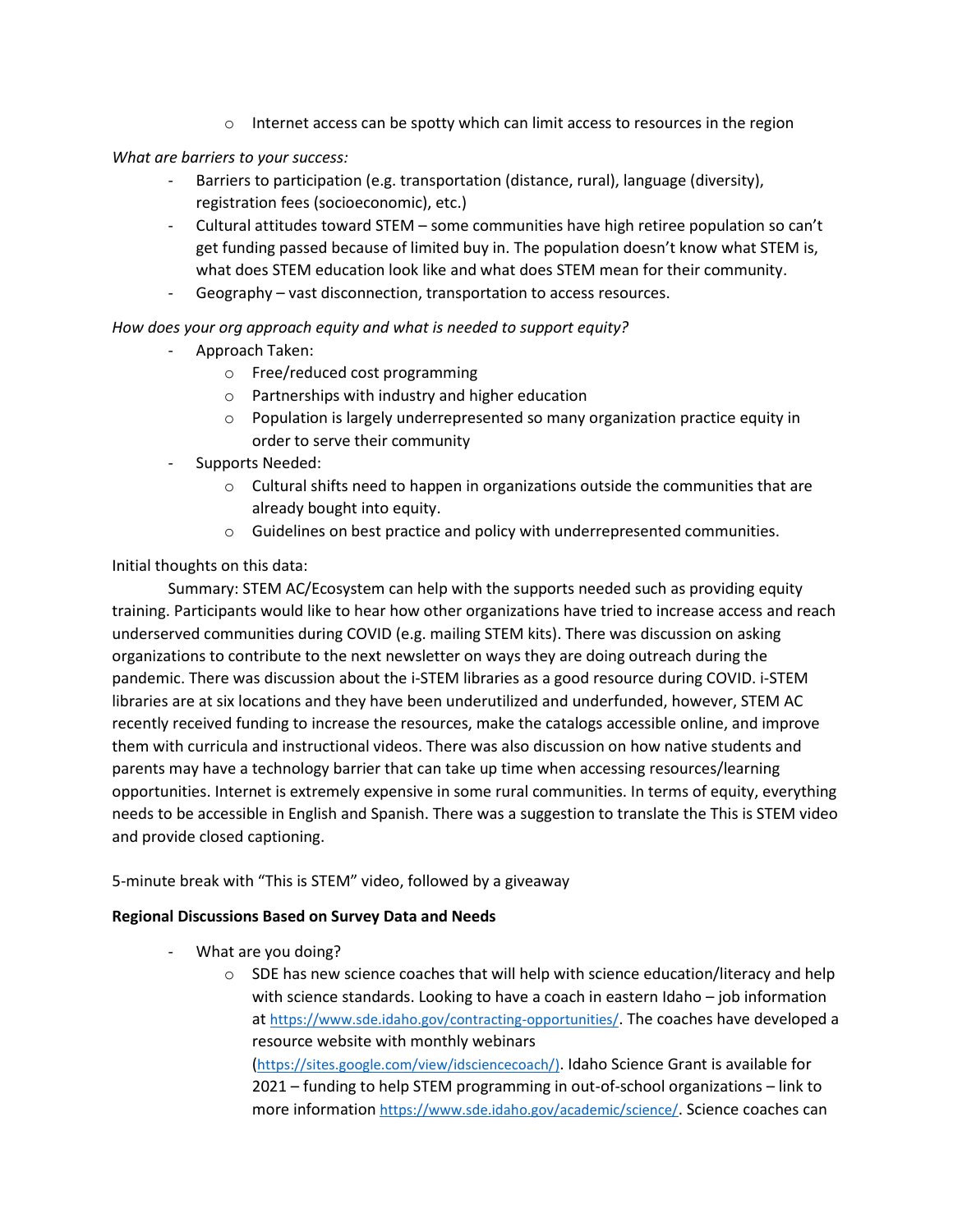help disseminate information. They have a database of science educators contacts to communicate with. SDE is also looking for outstanding educators to nominate for the Presidential Awards for Excellence in Math and Science - <https://paemst.org/>.

- o ISU is working with STEM Hispanic students to conduct outreach to rural communities. They are distributing STEM books in Spanish from the INL. If there are other STEM resources in Spanish for parents, please let them know.
- o INL has several STEM resources in Spanish such as STEM Help Wanted and the Parents Guide to STEM - [https://inl.gov/inl-initiatives/partnering-with-inl/k-12](https://inl.gov/inl-initiatives/partnering-with-inl/k-12-stem/resource-library/) [stem/resource-library/](https://inl.gov/inl-initiatives/partnering-with-inl/k-12-stem/resource-library/)
- o Check out the Padlet for addition things that participants are doing.
- What has been successful?
	- $\circ$  CyberCore at CEI funding was lost when COVID hit, community partners stepped up and figured out ways to partner with ISU, BSU, CEI. It was a success because of the collaboration with the colleges and industry. Also a positive event was important during this time and so there was a lot of excitement. Lesson learned – good to collaborate!
	- $\circ$  ISU did host a camp this summer and found there was a lot of support for it. A plus was that they could have non-local and non-Idahoans participate virtually. Exciting and successful event and showed that they can reach rural communities with the lessons learned.
	- $\circ$  These short-term wins are good at getting buy-in and investment from supporters. How can STEM AC and the Ecosystem best work with you to get these short-term successes to reach our long-term goals?
		- Encourage collaborative grant applications.
		- Foster collaboration. It's important, when expanding a program to another campus to make sure it works for them on their campuses. Determining this only happens through a collaborative approach.
		- **•** STEM AC/Ecosystem can support scaling successful scales, they just need to understand what are those successful programs that can be supported.
	- $\circ$  Temple View Elementary started a robotics club for 1st-6th grades (Lego WeDo for 1st and 2<sup>nd</sup>, Lego Robotics FIRST program for 3<sup>rd</sup>-6<sup>th</sup>). It took community partners to make it happen. INL provided a grant for iPads to drive the robots. Community partners and parents volunteered their time to come and facilitate. District provide free transportation so kids could stay after school. 100 students participated November-March. It was a whole community effort to make it happen.

# General Comments –

- There is concern that programs will be lost forever, even when things are back to normal. Sharing creative ways to provide programming now is important.
	- $\circ$  ISU College of Engineering does a STEM night that is so successful they have to turn people away. They are also going to host a Hispanic Day. Both of these were interrupted with COVID.
	- $\circ$  Many groups have to online and are providing resources through new avenues (e.g. STEM AC professional development, Micron's CHIP Camp, Museum of Idaho shipping STEM kits, i-STEM libraries, summer NASA program).